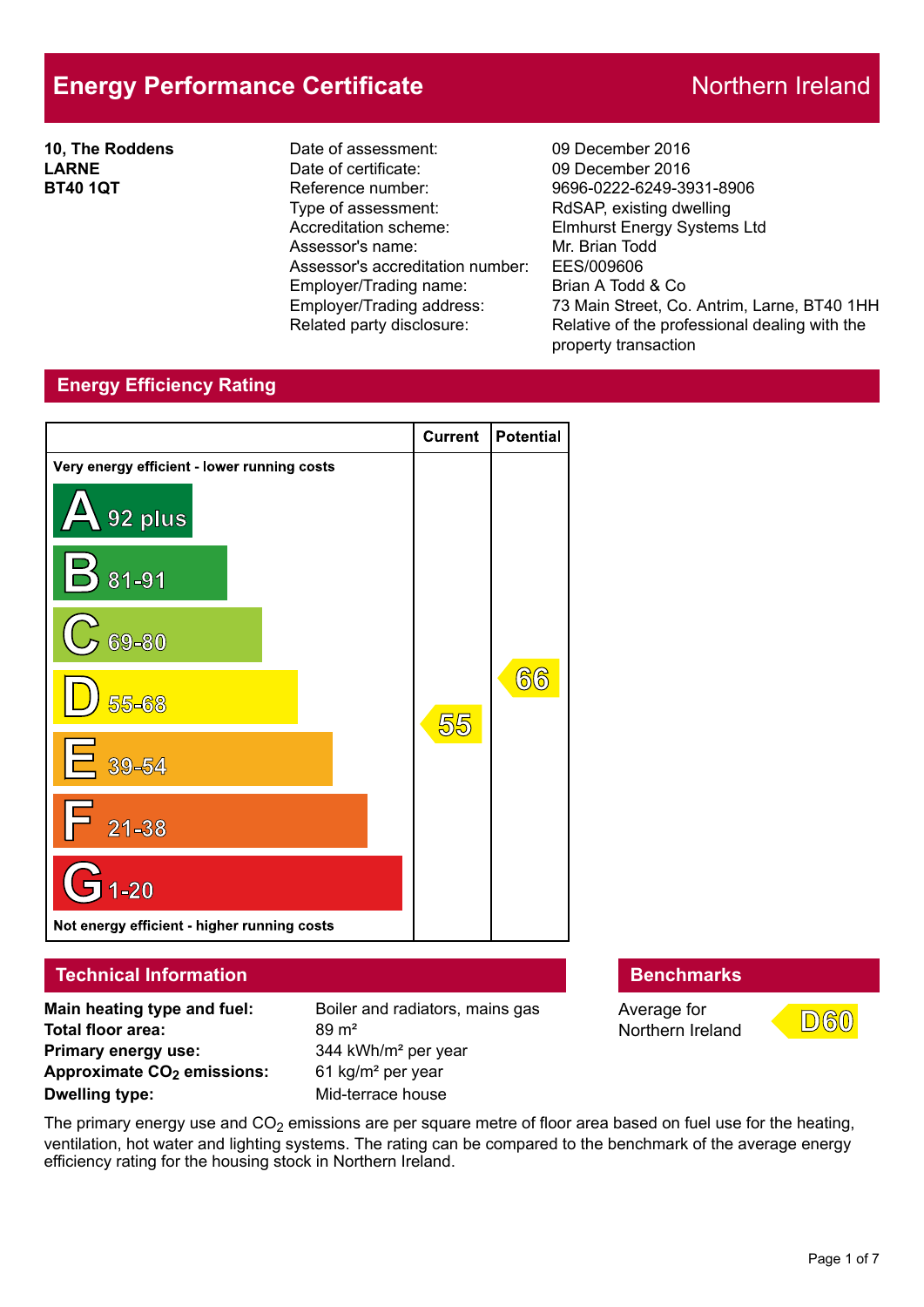## **Estimated energy use, carbon dioxide (CO2) emissions and fuel costs of this home**

|                          | Current                         | <b>Potential</b>                |
|--------------------------|---------------------------------|---------------------------------|
| Primary energy use       | 344 kWh/m <sup>2</sup> per year | 257 kWh/m <sup>2</sup> per year |
| Carbon dioxide emissions | 5.4 tonnes per year             | 4.0 tonnes per year             |
| Lighting                 | £97 per year                    | £58 per year                    |
| Heating                  | £995 per year                   | £748 per year                   |
| Hot water                | £116 per year                   | £116 per year                   |

The figures in the table above have been provided to enable prospective buyers and tenants to compare the fuel costs and carbon emissions of one home with another. To enable this comparison the figures have been calculated using standardised running conditions (heating periods, room temperatures, etc.) that are the same for all homes, consequently they are unlikely to match an occupier's actual fuel bills and carbon emissions in practice. The figures do not include the impacts of the fuels used for cooking or running appliances, such as TV, fridge etc.; nor do they reflect the costs associated with service, maintenance or safety inspections. Always check the certificate date because fuel prices can change over time and energy saving recommendations will evolve.

To see how this home can achieve its potential rating please see the recommended measures.

## **About this document and the data in it**

The Energy Performance Certificate for this dwelling was produced following an energy assessment undertaken by a qualified assessor, accredited by Elmhurst Energy Systems Ltd, to a scheme authorised by the Government. This certificate was produced using the RdSAP 2012 assessment methodology and has been produced under the Energy Performance of Buildings (Certificates and Inspections) Regulations (Northern Ireland) 2008 (as amended). A copy of the certificate has been lodged on a national register. It will be publicly available and some of the underlying data may be shared with others for the purposes of research and compliance. The current property owner and/or tenant may opt out of having this information disclosed.

## **If you have a complaint or wish to confirm that the certificate is genuine**

Details of the assessor and the relevant accreditation scheme are on the preceding page. You can get contact details of the accreditation scheme from their website at www.elmhurstenergy.co.uk together with details of their procedures for confirming authenticity of a certificate and for making a complaint.

## **About the building's performance ratings**

The ratings provide a measure of the building's overall energy efficiency and its environmental impact, calculated in accordance with a national methodology that takes into account factors such as insulation, heating and hot water systems, ventilation and fuels used. The average Energy Efficiency Rating for a dwelling in Northern Ireland is band D (rating 60).

Not all buildings are used in the same way, so energy ratings use 'standard occupancy' assumptions which may be different from the specific way you use your home. Different methods of calculation are used for homes and for other buildings. Details can be found at www.finance-ni.gov.uk

Buildings that are more energy efficient use less energy, save money and help protect the environment. A building with a rating of 100 would cost almost nothing to heat and light and would cause almost no carbon emissions. The potential ratings describe how close this building could get to 100 if all the cost effective recommended improvements were implemented.



For further advice on home energy efficiency please see **www.nidirect.gov.uk/energy-**

**wise**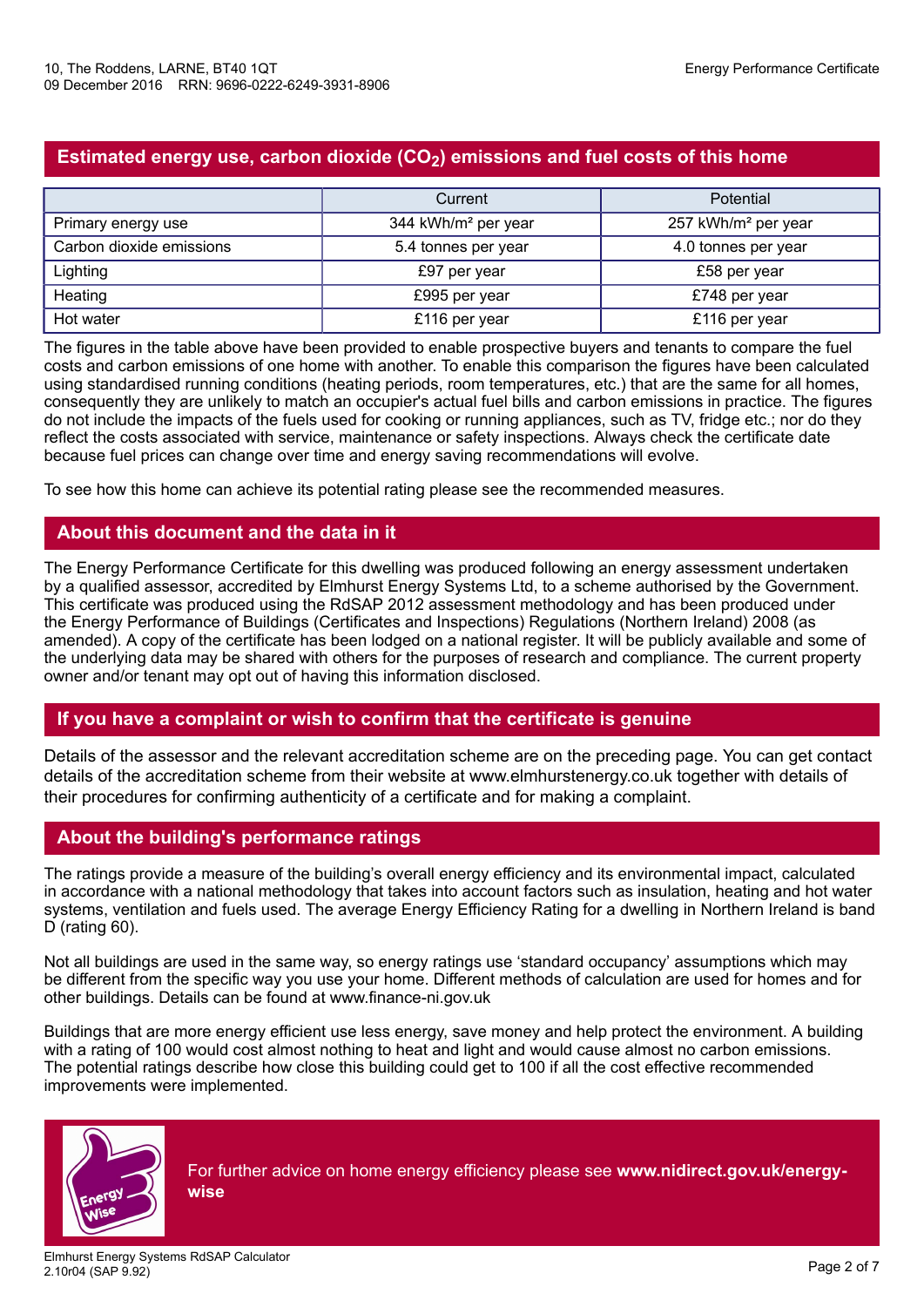## **About the impact of buildings on the environment**

One of the biggest contributors to global warming is carbon dioxide. The way we use energy in buildings causes emissions of carbon. The energy we use for heating, lighting and power in homes produces over a quarter of the UK's carbon dioxide emissions and other buildings produce a further one-sixth.

The average household causes about 6 tonnes of carbon dioxide every year. Adopting the recommendations in this report can reduce emissions and protect the environment. You could reduce emissions even more by switching to renewable energy sources. In addition there are many simple everyday measures that will save money, improve comfort and reduce the impact on the environment. Some examples are given at the end of this report.

## **Environmental Impact (CO2) Rating**



#### **Visit the Department of Finance website at www.finance-ni.gov.uk to:**

**•** Learn more about the national register where this certificate has been lodged **•** Learn more about energy efficiency and reducing energy consumption

Further information about Energy Performance Certificates can be found under Frequently Asked Questions at www.finance-ni.gov.uk and at www.niepcregister.com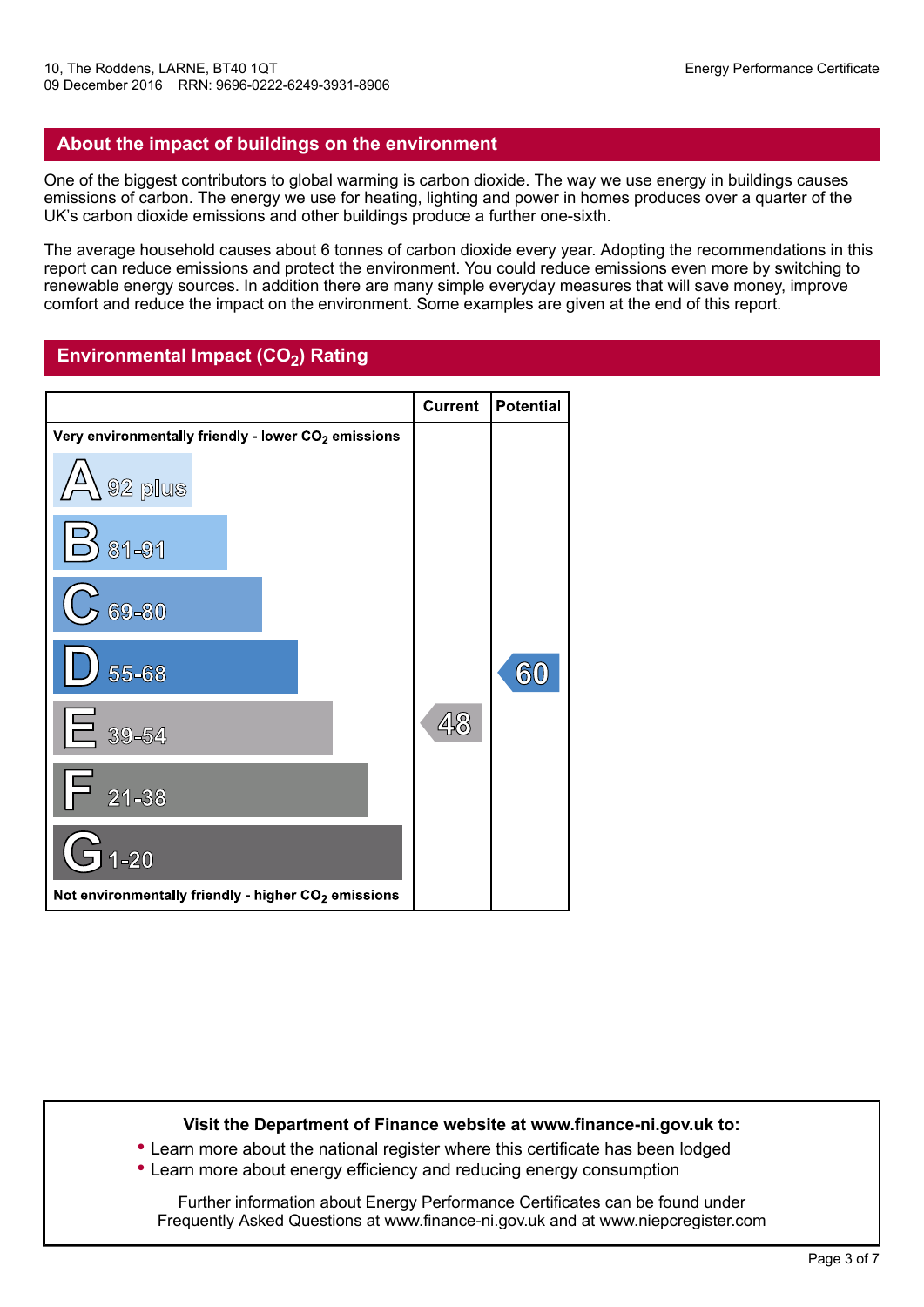## **Recommended measures to improve this home's energy performance**

LARNE BT40 1QT

10, The Roddens **10, The Roddens** 2016<br>
LARNE 19696-0222-6249-39

Reference number: 9696-0222-6249-3931-8906

#### **Summary of this home's energy performance related features**

The table below gives an assessment of the key individual elements that have an impact on this home's energy and environmental performance. Each element is assessed by the national calculation methodology; 1 star means least efficient and 5 stars means most efficient. The assessment does not take into consideration the physical condition of any element. 'Assumed' means that the insulation could not be inspected and an assumption has been made in the methodology based on age and type of construction.

| Element               | Description                                    | Current performance      |               |  |
|-----------------------|------------------------------------------------|--------------------------|---------------|--|
|                       |                                                | <b>Energy Efficiency</b> | Environmental |  |
| <b>Walls</b>          | Solid brick, as built, no insulation (assumed) | *****                    | *****         |  |
| Roof                  | Pitched, no insulation                         | ★☆☆☆☆                    | ★☆☆☆☆         |  |
| Floor                 | Solid, no insulation (assumed)                 |                          |               |  |
| Windows               | Mostly double glazing                          | ★★★★☆                    | ★★★★☆         |  |
| Main heating          | Boiler and radiators, mains gas                | ★★★★☆                    | ★★★★☆         |  |
| Main heating controls | Programmer, TRVs and bypass                    | ★★★☆☆                    | ★★★☆☆         |  |
| Secondary heating     | None                                           |                          |               |  |
| Hot water             | From main system                               | ★★★★☆                    | ★★★★☆         |  |
| Lighting              | Low energy lighting in 33% of fixed outlets    | ★★★☆☆                    | ★★★☆☆         |  |
|                       |                                                | <u>.</u>                 |               |  |

Current energy efficiency rating D 55

Current environmental impact  $(CO<sub>2</sub>)$  rating Equation Equation Figure 2.1 Figure 2.1 Figure 2.1 Figure 2.1 Figure 2.1 Figure 2.1 Figure 2.1 Figure 2.1 Figure 2.1 Figure 2.1 Figure 2.1 Figure 2.1 Figure 2.1 Figure 2.1 F

#### **Low and zero carbon energy sources**

None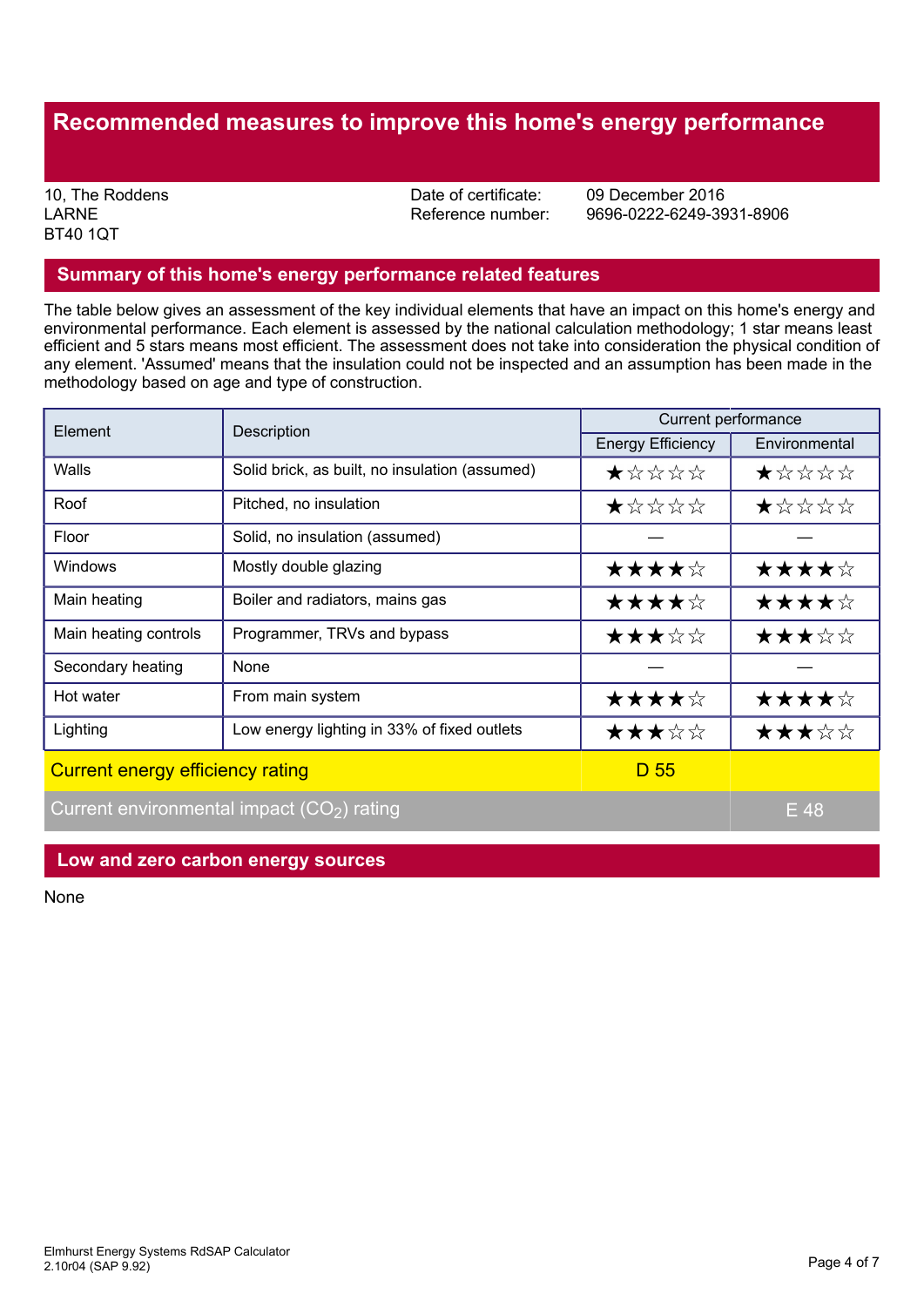## **Recommendations**

The measures below are cost effective. The performance ratings after improvement listed below are cumulative, that is they assume the improvements have been installed in the order that they appear in the table. The indicative costs are representative for most properties but may not apply in a particular case.

|                                                                   | Indicative cost | <b>Typical savings</b><br>per year | Ratings after improvement |                         |
|-------------------------------------------------------------------|-----------------|------------------------------------|---------------------------|-------------------------|
| Lower cost measures                                               |                 |                                    | Energy efficiency         | Environmental<br>impact |
| Increase loft insulation to 270 mm                                | £100 - £350     | £207                               | D <sub>63</sub>           | D 57                    |
| Low energy lighting for all fixed outlets<br>$\mathbf{2}^{\circ}$ | £30             | £33                                | D 64                      | D 58                    |
| Upgrade heating controls<br>3                                     | £350 - £450     | £45                                | D 66                      | D 60                    |
| Total                                                             |                 | £285                               |                           |                         |

#### Potential energy efficiency rating D 66 and D 66

Potential environmental impact  $(CO<sub>2</sub>)$  rating D 60

## **Further measures to achieve even higher standards**

The further measures listed below should be considered in addition to those already specified if aiming for the highest possible standards for this home. Some of these measures may be cost-effective when other building work is being carried out such as an alteration, extension or repair. Also they may become cost-effective in the future depending on changes in technology costs and fuel prices. However you should check the conditions in any covenants, warranties or sale contracts, and whether any legal permissions are required such as building regulations, planning consent or listed building restrictions.

| Floor insulation (solid floor)<br>4              | £4,000 - £6,000     | £35  | D 67        | D 62        |
|--------------------------------------------------|---------------------|------|-------------|-------------|
| Solar water heating<br>5                         | £4,000 - £6,000     | £38  | D 68        | D 64        |
| 50 mm internal or external wall insulation<br>6  | £4,000 -<br>£14,000 | £269 | C 78        | C 79        |
| Solar photovoltaic panels, 2.5 kWp               | £5,000 - £8,000     | £275 | <b>B</b> 88 | <b>B</b> 88 |
| Enhanced energy efficiency rating<br><b>B</b> 88 |                     |      |             |             |
| Enhanced environmental impact $(CO2)$ rating     |                     |      |             | <b>B</b> 88 |

Improvements to the energy efficiency and environmental impact ratings will usually be in step with each other. However, they can sometimes diverge because reduced energy costs are not always accompanied by reduced carbon dioxide emissions.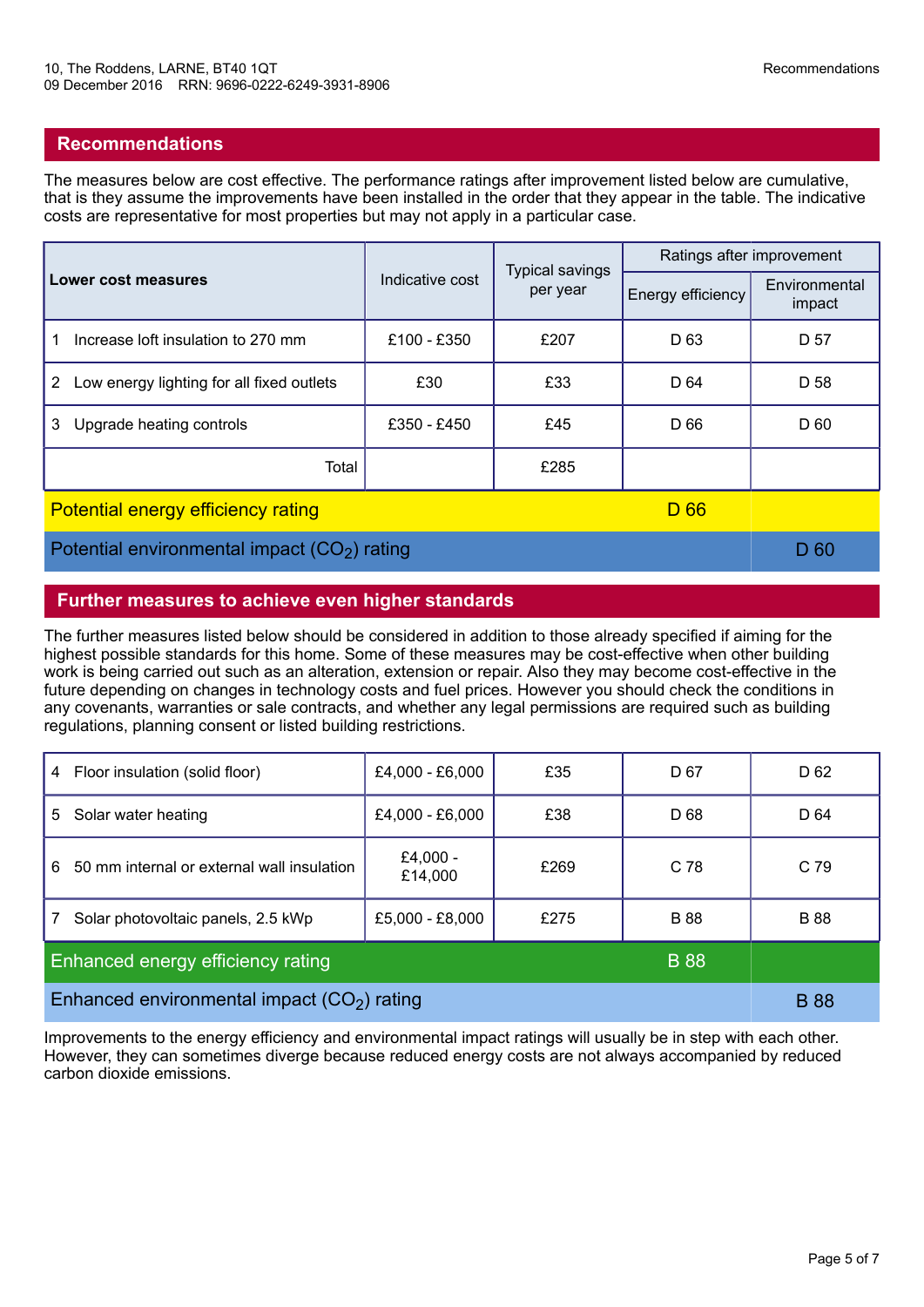## **About the cost effective measures to improve this home's performance ratings**

Building regulations apply to most measures. Building regulations approval and planning consent may be required for some measures. If you are a tenant, before undertaking any work you should check the terms of your lease and obtain approval from your landlord if the lease either requires it, or makes no express provision for such work. Also check with Energywise or your local council to see if any grants are available.

#### **Lower cost measures**

These measures are relatively inexpensive to install and are worth tackling first. The indicative costs of measures included earlier in this EPC include the costs of professional installation in most cases. Some of them may be installed as DIY projects. DIY is not always straightforward, and sometimes there are health and safety risks, so take advice before carrying out DIY improvements.

#### **1 Loft insulation**

Loft insulation laid in the loft space or between roof rafters to a depth of at least 270 mm will significantly reduce heat loss through the roof; this will improve levels of comfort, reduce energy use and lower fuel bills. Insulation should not be placed below any cold water storage tank; any such tank should also be insulated on its sides and top, and there should be boarding on battens over the insulation to provide safe access between the loft hatch and the cold water tank. The insulation can be installed by professional contractors but also by a capable DIY enthusiast. Loose granules may be used instead of insulation quilt; this form of loft insulation can be blown into place and can be useful where access is difficult. The loft space must have adequate ventilation to prevent dampness; seek advice about this if unsure (particularly if installing insulation between rafters because a vapour control layer and ventilation above the insulation are required). Further information about loft insulation and details of local contractors can be obtained from the National Insulation Association (www.nationalinsulationassociation.org.uk).

#### **2 Low energy lighting**

Replacement of traditional light bulbs with energy saving recommended ones will reduce lighting costs over the lifetime of the bulb, and they last up to 12 times longer than ordinary light bulbs. Also consider selecting low energy light fittings when redecorating; contact the Lighting Association for your nearest stockist of Domestic Energy Efficient Lighting Scheme fittings.

#### **3 Heating controls (room thermostat)**

The heating system should have a room thermostat to enable the boiler to switch off when no heat is required. A competent heating engineer should be asked to do this work. Insist that the thermostat switches off the boiler as well as the pump and that the thermostatic radiator valve is removed from any radiator in the same room as the thermostat. It is best to obtain advice from a qualified heating engineer.

## **About the further measures to achieve even higher standards**

Further measures that could deliver even higher standards for this home. You should check the conditions in any covenants, planning conditions, warranties or sale contracts before undertaking any of these measures.

Building regulations apply to most measures. Building regulations approval and planning consent may be required for some measures. If you are a tenant, before undertaking any work you should check the terms of your lease and obtain approval from your landlord if the lease either requires it, or makes no express provision for such work. Also check with Energywise or your local council to see if any grants are available.

#### **4 Floor insulation (solid floor)**

Insulation of a floor will significantly reduce heat loss; this will improve levels of comfort, reduce energy use and lower fuel bills. Further information about floor insulation is available from many sources including www.energysavingtrust.org.uk/northernireland/Insulation/Floor-insulation.

#### **5 Solar water heating**

A solar water heating panel, usually fixed to the roof, uses the sun to pre-heat the hot water supply. This will significantly reduce the demand on the heating system to provide hot water and hence save fuel and money. The Solar Trade Association has up-to-date information on local installers.